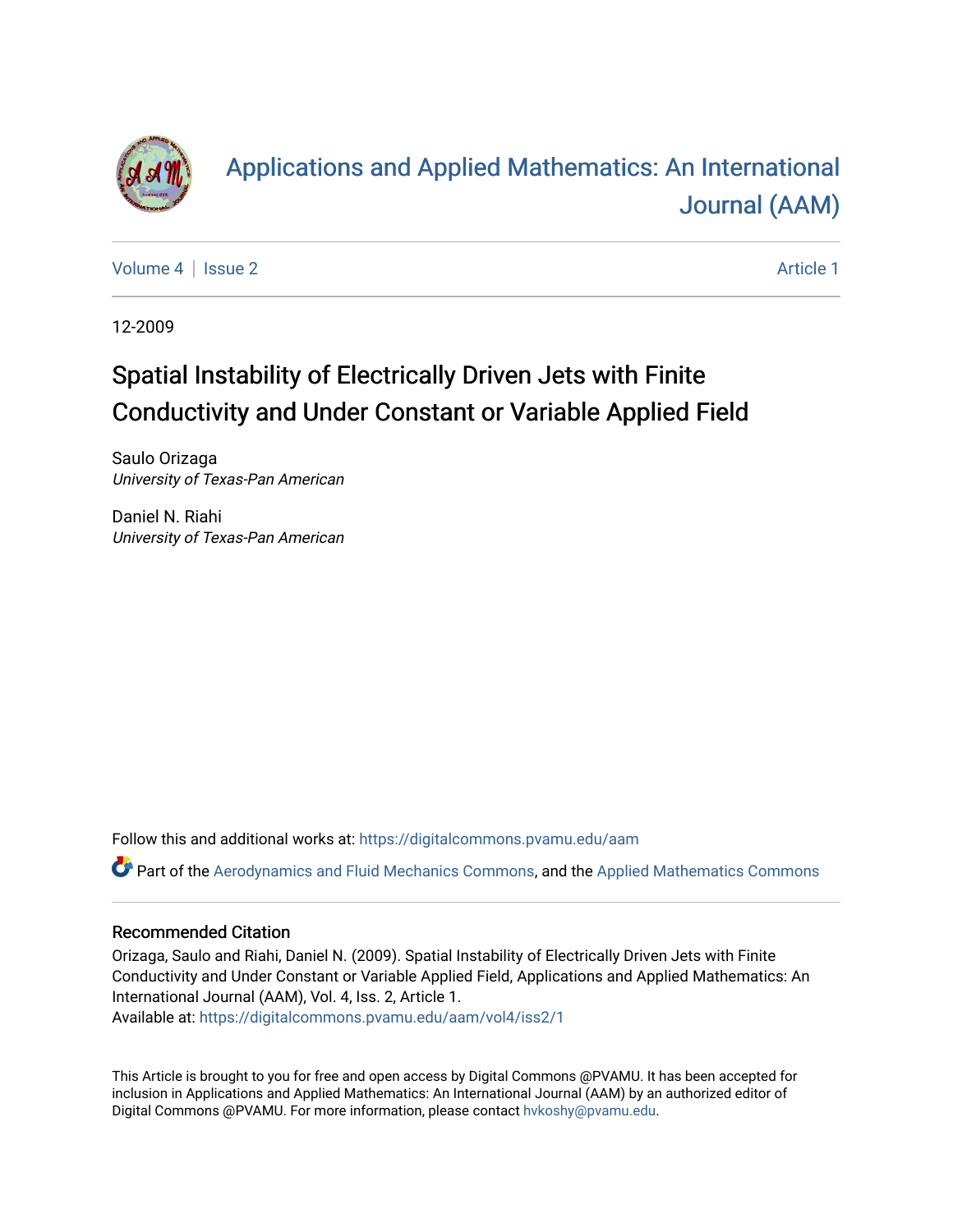

Available at http://pvamu.edu/aam Appl. Appl. Math. **ISSN: 1932-9466**

**Vol. 4, Issue 2 (December 2009), pp. 249 – 262**  (Previously, Vol. 4, No.2)

**Applications and Applied Mathematics:**  An International Journal **(AAM)** 

# **Spatial Instability of Electrically Driven Jets with Finite Conductivity and Under Constant or Variable Applied Field**

#### **Saulo Orizaga and Daniel N. Riahi**

Department of Mathematics University of Texas-Pan American 1201 West University Drive Edinburg, Texas 78539-2999 USA Email: driahi@utpa.edu

Received: May 20, 2009; Accepted: November 12, 2009

### **Abstract**

We investigate the problem of spatial instability of electrically driven viscous jets with finite electrical conductivity and in the presence of either a constant or a variable applied electric field. A mathematical model, which is developed and used for the spatially growing disturbances in electrically driven jet flows, leads to a lengthy equation for the unknown growth rate and frequency of the disturbances. This equation is solved numerically using Newton's method. For neutral temporal stability boundary, we find, in particular, two new spatial modes of instability under certain conditions. One of these modes is enhanced by the strength  $\Omega$  of the applied field, while the other mode decays with increasing  $\Omega$ . The growth rates of both modes increase mostly with decreasing the axial wavelength of the disturbances. For the case of variable applied field, we found the growth rates of the spatial instability modes to be higher than the corresponding ones for constant applied field, provided  $\Omega$  is not too small.

**Keywords:** Spatial instability, jet flow, electric field, jet instability, flow instability

**MSC 2000:** 76E25, 76W05

## **1. Introduction**

This paper considers the problem of spatial instability of a cylindrical viscous jet of fluid with finite electrical conductivity and a static charge density and in the presence of an external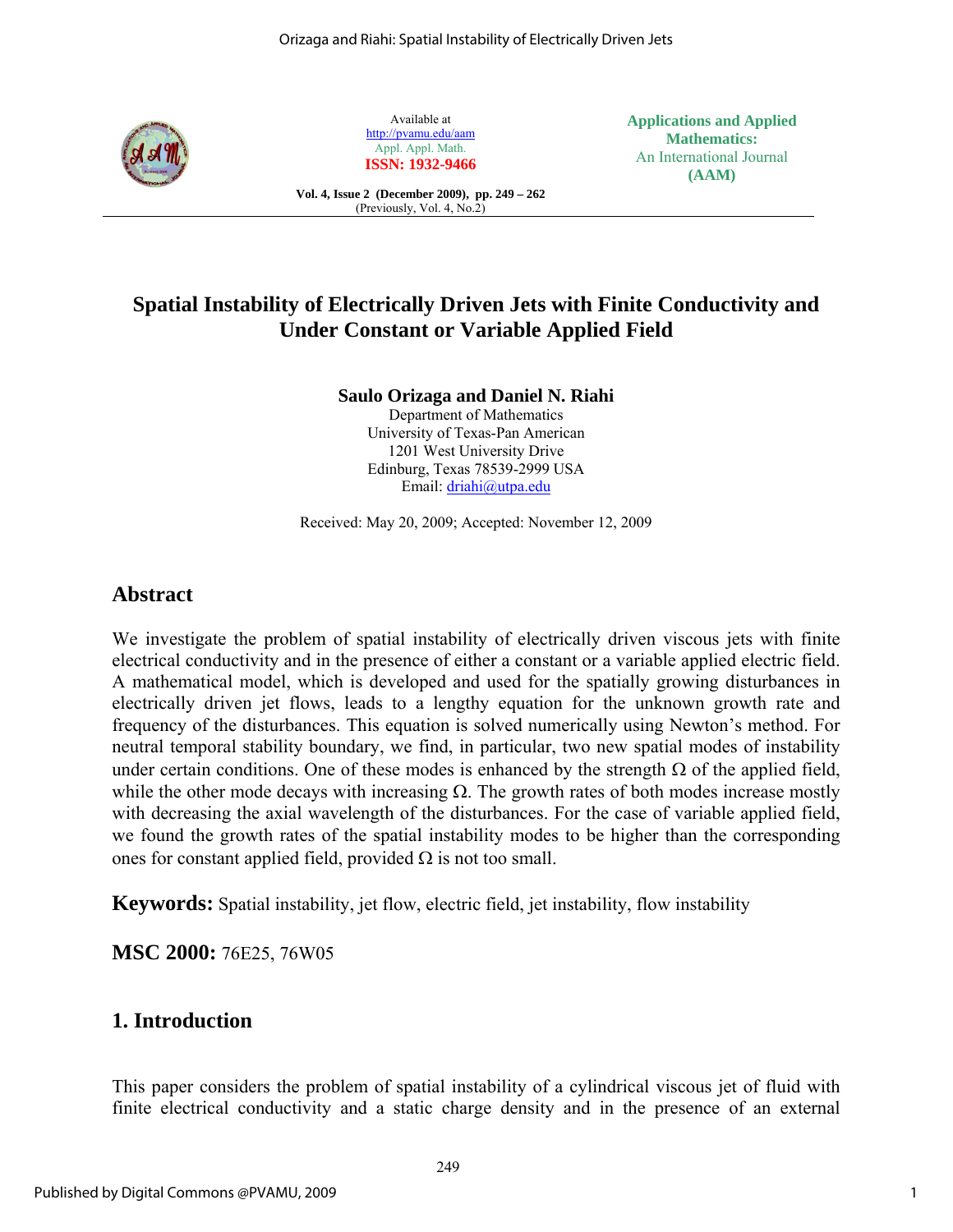constant or variable electric field. The investigations of electrically forced jets are important particularly in applications such as those to electrospraying [Baily (1988)] and electrospinning [Hohman et al. (2001a), (2001b)]. Electrospinning is a technology that uses electric fields to produce and control small fibers. The aim is at producing non-woven materials that are unparalleled in their porosity, high surface area, and the fineness and uniformity of their fibers. Electrospraying is a technology that uses electric field to produce and control sprays of very small drops. The aim is at producing very small drops that are uniform in size and are of charged macromolecules in the gas phase.

Without presence of electrical field effects, it is known for several decades that spatially growing disturbances are, in general, more appropriate and realized than the temporally growing counterparts for the jet flows and other types of free shear flows [Drazin and Reid (1981)]. For example, Michalke (1969) studied instability of the free shear layers and found that theoretical results based on the spatial instability have better agreement with the corresponding experimental results. Later, additional investigations of spatial instability of free shear flows and jets were reported by a number of authors including those by Monkewitz and Huerre (1982), Lie and Riahi (1988), Tam (1993), Soderberg (2003) and Healey (2008). Soderberg (2003) showed, in particular, agreement between the linear spatial instability results and the corresponding experimental results.

For the jet flows driven by the electric forces, temporal instability of such flows has been studied theoretically by several authors [Hohman et al. (2001a), (2001b); Reneker et al. (2000); Shkadov and Shutov (2001), Fridrikh et al. (2003)]. Hohman et al. (2001a) studied the linear temporal instability of an electrically forced jet with uniform applied field. The simplified equations for the dependent variables of the disturbances that they analyzed were based on the long wavelength and asymptotic approximations of the original electro-hydrodynamic equations. For the axisymmetric jets, the authors detected, in particular, two temporal instability modes, and they discussed the properties of such instability modes in the various possible limits. Other investigations of the problems dealing with the electrically forced jets with applications in electrospinning of nanofiber are reported in several papers [Sun et al. (2003), Li and Xia (2004), Yu et al. (2004)].

Very recently Riahi (2009) considered electrically forced jets with variable applied field. He followed a modeling approach analog to that due to Hohman et al. (2001a) and investigated analytically spatial instability of axisymmetric jets under idealistic conditions of either jet of zero electrical conductivity or jet of infinite electrical conductivity and subjected to certain restrictions on the frequency of the disturbances. He detected two spatial modes of instability each of which was enhanced with increasing the strength of the externally imposed applied electric field. These modes existed under certain restricted ranges of the axial wave number of disturbances, but, in particular, did not exist if the axial wave number was sufficiently small.

In the present study we first use a method of approach similar to that employed in Riahi (2009) to arrive at a mathematical model for the non-idealistic (realistic) electrically driven viscous jets with finite conductivity. Next, we consider spatial instability of the jets for externally imposed constant or variable applied field. We then determine a rather lengthy dispersion relation, which relates the growth rate of the spatially growing disturbances to the wave number in the axial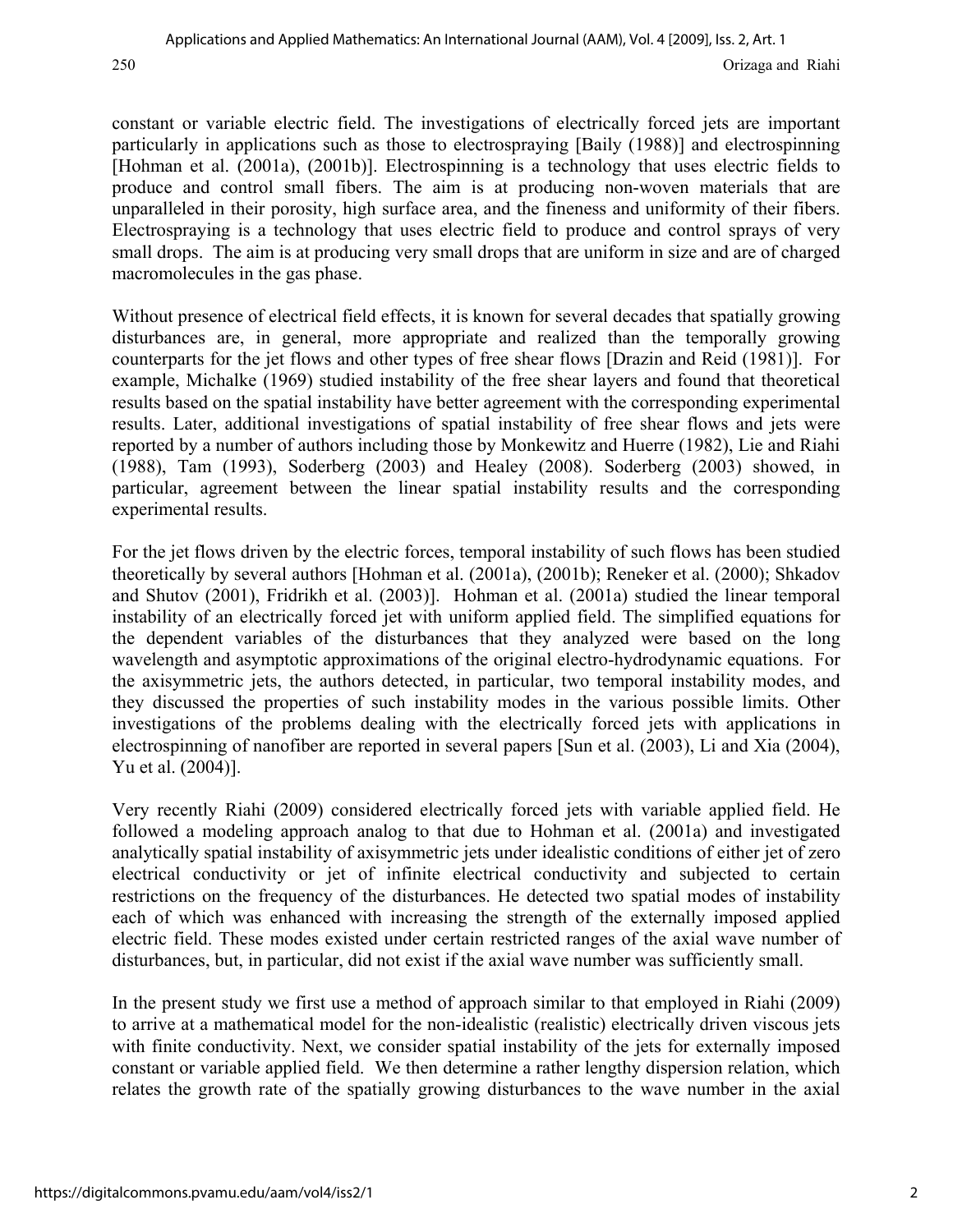direction, the frequency and the non-dimensional parameters of the model. We solve numerically the dispersion relation for the growth rate and frequency of the disturbances using the Newton's method [Anderson et al. (1984)]. We found a number of interesting results. In particular, for temporally neutral case and in contrast to the results in Riahi (2009), we detect two spatially growing modes in wider range of values in the axial wave number of disturbances, one of which is driven and enhanced by the electric field, while another spatial instability mode decays with increasing the strength of the applied field.

### **2. Formulation and Analysis**

We consider a cylindrical viscous jet of fluid with finite electrical conductivity and a static charge density, which is subjected by an externally imposed constant or variable electric field. We begin with the governing electro-hydrodynamic equations [Melcher and Taylor (1969)] for such a jet flow. These equations are for the mass conservation, momentum, charge conservation and for the electric potential, which are given, respectively, by

$$
DP/Dt + \rho \nabla \cdot u = 0,
$$
  
\n
$$
\rho Du/Dt = -\nabla P + \nabla \cdot \nabla(\mu u) + qE,
$$
\n(1a)  
\n(1b)

$$
Dq/Dt + \nabla \cdot (KE) = 0,\tag{1c}
$$

$$
E = -\nabla \Phi,\tag{1d}
$$

where  $D/Dt \equiv \partial/\partial t + u \cdot \nabla$  is the total derivative, *t* is the time variable, *u* is the velocity vector, *P* is the pressure, *E* is the electric field vector,  $\Phi$  is the electric potential, *q* is the free charge density,  $\rho$  is the fluid density,  $\mu$  is the dynamic viscosity and *K* is the electrical conductivity of the jet.

The expression for the internal pressure  $P$  in the jet given in the momentum equation (1b) is found by balancing across the free boundary of the jet the pressure, viscous forces, capillary forces and the electric energy density plus the radial self-repulsion of the free charges on the free boundary [Melcher and Taylor (1969)], which lead to the following expression for *P*

$$
P = \gamma \kappa - [(\varepsilon - \tilde{\varepsilon})/(8\pi)]E^2 - (4\pi \tilde{\varepsilon})\sigma^2/\tilde{\varepsilon},\tag{2}
$$

where  $\kappa$  is twice the mean curvature of the interface,  $\varepsilon/(4\pi)$  is the permittivity constant in the jet,  $\tilde{\varepsilon}/(4\pi)$  is the permittivity constant in the air,  $\gamma$  is the surface tension and  $\sigma$  is the surface free charge.

Following Hohman, et al. (2001a), we consider the fluid jet to be Newtonian and incompressible that moves axially, and the ambient fluid is considered to be passive air. We make use of the governing equations (1) in the cylindrical coordinate system with the origin at the center of the exit section of the jet's nozzle, where the jet flow is emitted, and with the axial *z*-axis along the axis of the jet. We consider the axisymmetric form of the dependent variables where there are no variations of the dependent variables with respect to the azimuthal variable and with zero azimuthal velocity.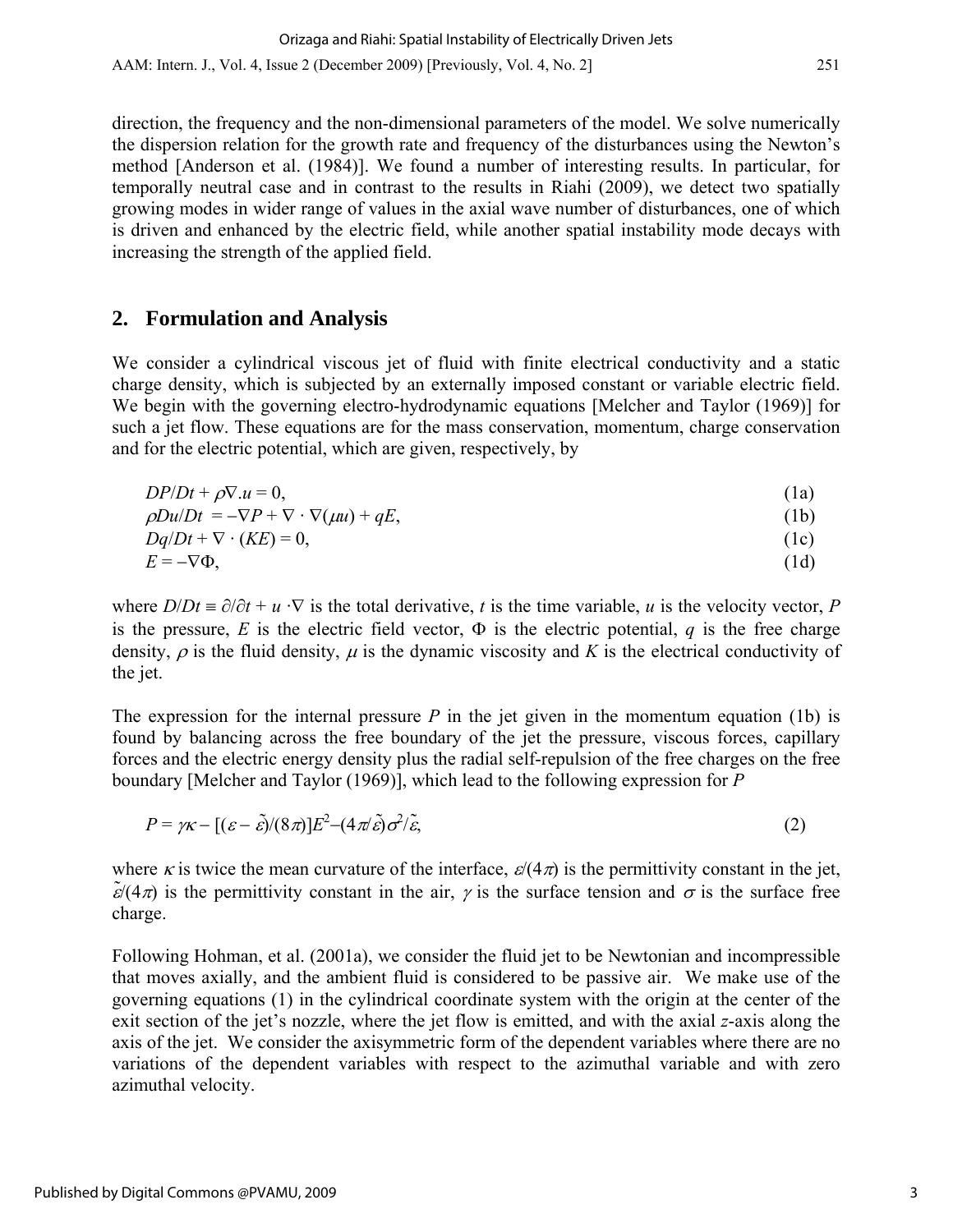Following the proper approximations due to Hohman et al. (2001a) for a thin and long jet in the axial direction, we assume the length scale in the axial direction to be large in comparison to that in the radial direction and make use of a perturbation expansion in the small jet' aspect ratio. Expanding the dependent variables of the jet in a Taylor series in the radial variable r and using such expansions in the governing equations, we end up with relatively simple equations for the dependent variables as functions of *t* and *z* after we keep only the leading terms. Following the method of approach due to Hohman et al. (2001a), we employ (1d) and Coulomb's integral equation to arrive at an equation for the electric field, which is essentially the same as the one given in Hohman et al. (2001a) and will not be repeated here. We then non-dimensionalize these equations using the radius r<sub>0</sub> of the cross-sectional area of the nozzle exit at  $z = 0$ ,  $E_0 = \{\gamma | (\varepsilon - \tilde{\varepsilon})\}$  $[r_0]$ <sup>1/2</sup>,  $t_0 = (\rho r_0/\gamma)^{1/2}$ ,  $(r_0/t_0)$  and  $(\gamma \tilde{\epsilon}/r_0)^{1/2}$  as the scales for length, electric field, time, velocity and surface charge, respectively. The resulting non-dimensional equations are then

$$
\partial(h^2)/\partial t + \partial(h^2 \nu)/\partial z = 0,
$$
\n(3a)

$$
\partial(h\sigma)/\partial t + \partial(h\nu\sigma)/\partial z + \partial[0.5h^2 E(z) K^* \tilde{K}(z)] = 0,
$$
\n(3b)

$$
\frac{\partial v}{\partial t} + v \frac{\partial v}{\partial z} = -(\frac{\partial}{\partial z}) \left\{ h \left[ 1 + (\frac{\partial h}{\partial z})^2 \right]^{-0.5} - (\frac{\partial^2 h}{\partial z^2}) \left[ 1 + (\frac{\partial h}{\partial z})^2 \right]^{-1.5} - E^2 / (8\pi) - 4\pi\sigma^2 \right\} + 2 E \sigma / (h \sqrt{\beta}) + [3v^* / (h^2)] (\frac{\partial}{\partial z}) [h^2 \frac{\partial v}{\partial z}],
$$
(3c)

$$
E_b(z) = E - \ln(\chi)[(\beta/2)(\partial^2/\partial z^2)(h^2 E) - 4\pi \sqrt{\beta(\partial/\partial z)(h\sigma)}].
$$
\n(3d)

Here,  $v(z, t)$  is the axial velocity,  $h(z, t)$  is the radius of the jet' cross-section at the axial location *z*,  $\sigma(z, t)$  is the surface charge, the conductivity *K* is assumed to be a function of *z* in the form  $K =$  $K_0\tilde{K}(z)$ , where  $K_0$  is a constant dimensional conductivity and  $\tilde{K}(z)$  is a non-dimensional variable function,  $K^* = K_0 \{ \rho r_0^3 / [\gamma \beta (\tilde{\varepsilon})^2] \}^{0.5}$  is the non-dimensional conductivity parameter,  $\beta = \varepsilon / \tilde{\varepsilon} - 1$ ,  $v^*$  $=[\hat{v}\hat{p}(\hat{n})]^{0.5}$  is the non-dimensional viscosity parameter,  $E_b(z)$  is an applied electric field and  $\chi$ is the inverse of a local aspect ratio, which is assumed to be large.

Next, we consider the electrostatic equilibrium solution, which is referred to here as the basic state solution, for the equations (3). The basic state solutions for the dependent variables of the jet designated with a subscript '*b*', are given by

$$
h_b = 1, v_b = 0, \sigma_b = \sigma_0, E_b = \Omega / \tilde{K}(z) = \Omega \{1 - [8\sigma_0 \pi / (\Omega \sqrt{\beta})]z\}.
$$
\n(4a-d)

Here,  $\Omega$  and  $\sigma_0$  are constant quantities and  $\sigma_0$  is the background free charge density. We let  $\delta$  =  $8\sigma_0\pi/(\Omega\sqrt{\beta})$  to be a small parameter ( $\delta \ll 1$ ) and consider a series expansion in powers of  $\delta$  for all the dependent variables in the case of variable applied field.

In present paper we study the cases where the applied electric field can be either constant ( $\delta = 0$ ) or variable ( $\delta \neq 0$ ). We consider each dependent variable as sum of its basic state solution plus a small perturbation, which is assumed to be oscillatory in both time and axial variables. Thus, we have

$$
(h, v, \sigma, E) = (h_b, v_b, \sigma_b, E_b) + (h_1, v_1, \sigma_1, E_1).
$$
\n(5a)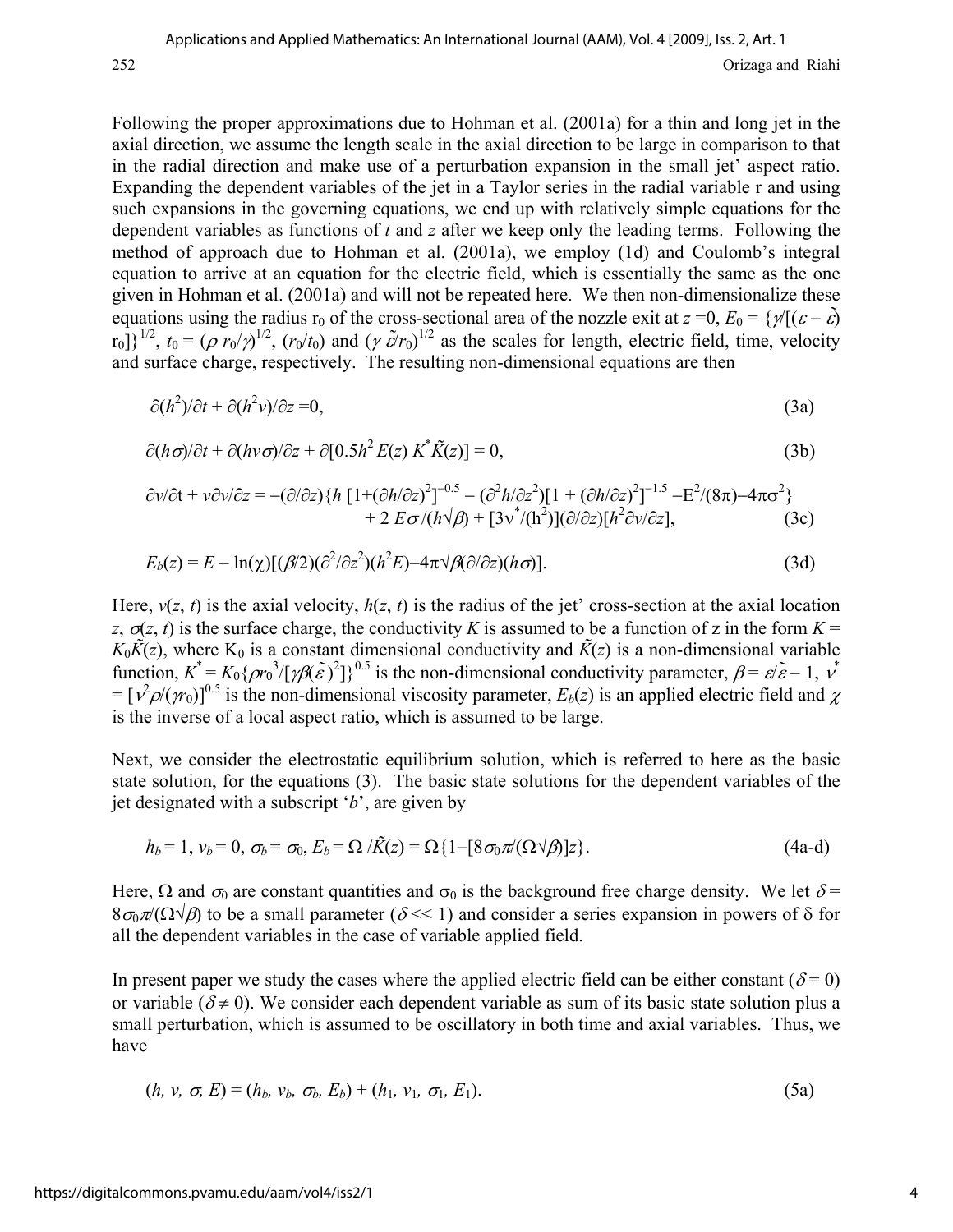AAM: Intern. J., Vol. 4, Issue 2 (December 2009) [Previously, Vol. 4, No. 2] 253

Here, the perturbation quantities designated with a subscript '1', are given by

$$
(h_1, v_1, \sigma_1, E_1) = (h', v', \sigma', E') \exp[i\omega t + (s + ik)z],
$$
\n(5b)

where  $(h', v', \sigma', E')$  are small constants, *i* is the pure imaginary number  $\sqrt{-1}$ ,  $\omega$  is the real constant frequency, *s* is the real growth rate of spatially growing disturbances and *k* is the axial wave number. Using (4)-(5) in (3), we linearize the resulting equations with respect to the amplitude of the perturbation. We consider the linearized equations to the lowest order in  $\delta$  (for variable applied field case) and divide each equation by the exponential function  $exp[i\omega t + (s +$ *ik*)*z*]. We then find four linear algebraic equations for the unknown constants *h', v',*  $\sigma'$  and *E'*. To obtain non-trivial (non-zero) values of these constants, the  $4\times4$  determinant of the coefficients of these unknowns must be zero. This leads to the following dispersion relation:

$$
0.5(k2 - 1 - s2 - 2iks)(k2 - s2 - 2iks)(i\omega A + 4\pi K*/\sqrt{\beta}) + (k2 - s2 - 2iks)\{i\omega[12\pi v* K*/\sqrt{\beta} + \Omega2/(4\pi)] + \Omega2K* A/\sqrt{\beta} - \omega2 {4\pi K*/\sqrt{\beta} + [i\omega + 3 v*(k2 - s2 - 2iks)]A} + (k - is)2 {2 i\omega A \pi\sigma0[1 + 8 ln(.89k)/(2 + \Lambda)] + (4\pi K*/\sqrt{\beta}] [2\pi\sigma02 - \Omega\sigma0(s + ik)\times(4 + 1/ln(.89k))/(k - is)2 \sqrt{\beta}] } = 0.
$$
\n(6)

Here,  $A = 1-2/[\beta(k - is)^2 \ln(1/\chi)]$ ,  $\Lambda = -\beta(k - is)^2 \ln(.89k)$  and  $\chi = 1/(0.89k)$  [Hohman et al. (2001a)].

#### **3. Results and Discussion**

The dispersion relation (6) is investigated for both variable and constant applied field cases. For variable applied field, where  $\delta \neq 0$ , we assume that  $\delta$  is small of order about 0.1, and here both  $\Omega$ and  $\beta$  cannot take zero value, so that we set  $\sigma_0 \le 0.1$ , which turns out to keep the value of  $\delta$  of order 0.1 in the range of values of the rest of the parameters that are considered in the present study. For constant applied field case, we set  $\sigma_0 = 0$ . In this section we describe each of the cases that are considered and provide and discuss the corresponding results.

Before presenting the main results and the corresponding discussion for the present study, we explain a connection that we establish between the asymptotic and idealistic results due to Riahi (2009), which was carried out for perfect conductivity  $(K^* = \infty)$  and variable applied field case, and the corresponding present numerical ones for finite but very large conductivity. We also thought that such a comparison between the previous idealistic work and the present one under such high conductivity regime can serve as a validation for the present numerical code if very good agreement is resulted for such limiting case. We, thus, generated computational data for the parameter regime in Riahi (2009), where  $v^* = 0.333$ ,  $\beta = 77.0$  and  $\sigma_0 = 0.1$ , but for cases of very large conductivity  $(K^* \ge 10^5)$ .

The numerical results, for  $K^* > 10^5$  like  $K^* = 10^7$  were found to be almost indistinguishable from those for  $K^* = 10^5$ . Figure 1 presents the result for the growth rate s versus the wave number *k*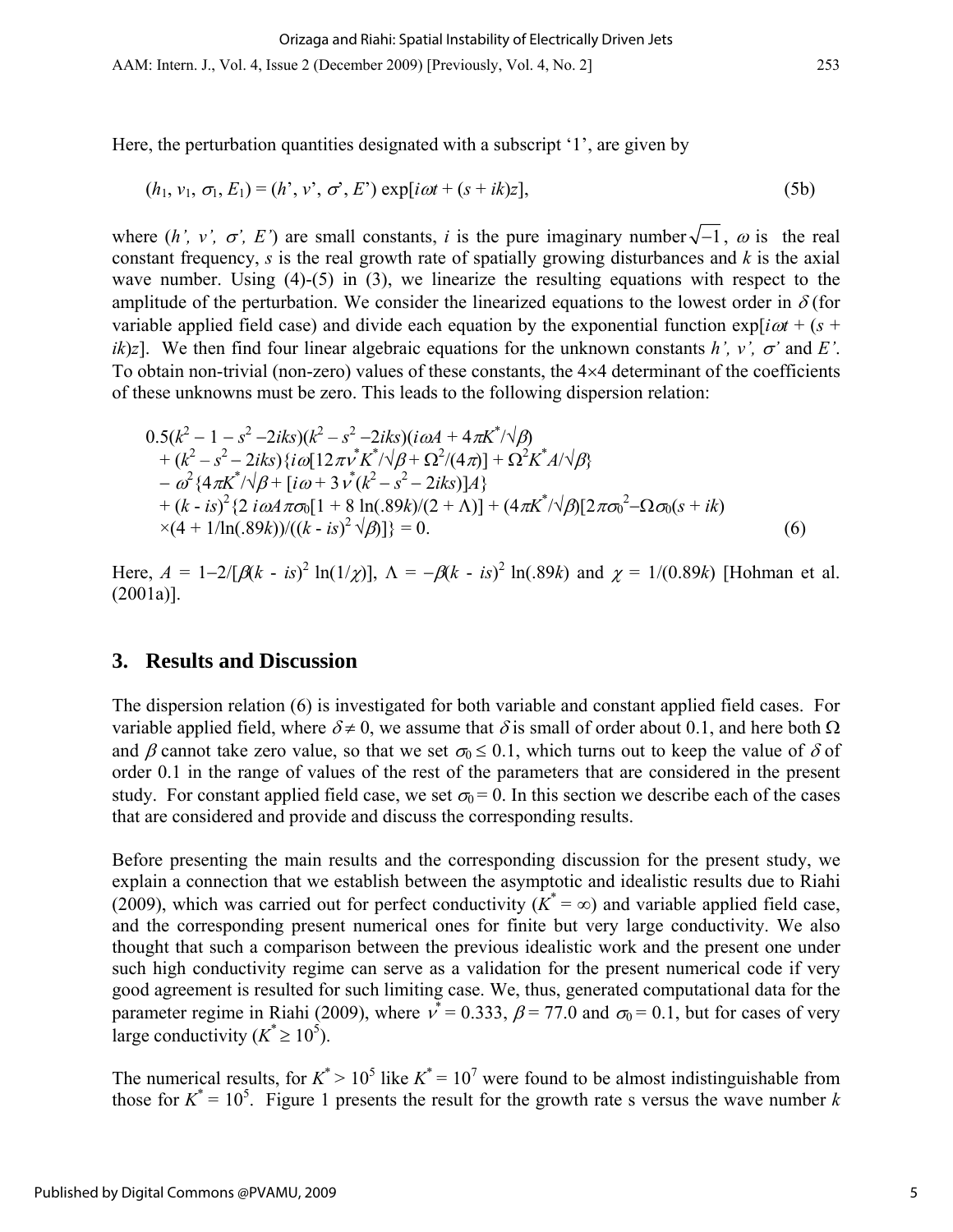for the two detected electric modes of instability for infinite conductivity in Riahi (2009) (dashed lines) and those found here for  $K^* = 10^5$  (dotted lines). It can be seen that the agreement between the present result and the corresponding one in Riahi (2009) is very good. We also checked the corresponding values of the strength of the applied field  $\Omega$  for both instability modes in the present numerical case and found that they agree very well with the corresponding ones in Riahi (2009) indicating that both instability modes are enhanced with  $\Omega$ .

 For the main computation of the present study, we consider the fluid to be a type of liquid, which can be used in the experimental investigation for validation of the mathematical modeling of the problem such as a type of glycerol in water mixture. For such fluid, we set representative values of the parameters to be  $K^* = 19.60$ ,  $v^* = 0.61$ ,  $\beta = 77.00$ , and  $\sigma_0 = 0$  for constant applied field or  $\sigma_0 = 0.10$  for variable applied field. We then used (6) to generate data for the growth rates and frequencies for different values of  $\Omega$  and for both variable and constant applied field cases. The results are briefly presented in the following paragraphs.

For  $\Omega = 1$ , we found only one mode of instability for both constant and variable applied field cases. The growth rates s and the frequencies  $\omega$  of disturbances increase with the axial wave numbers  $k$  ( $0 \le k \le 1$ ) of the disturbances. For constant applied field, the growth rates of the disturbances are larger than the corresponding ones for the variable applied field if  $0.04 \leq k \leq 1$ , while the opposite holds if  $0 \le k \le 0.04$ . For constant applied field, the frequencies of the disturbances are larger than the corresponding ones for the variable applied field if  $0 \le k \le 0.96$ , while the opposite holds if  $0.96 \le k \le 1$ . We classify this mode of instability, which also exists for  $\Omega$  < 1, as a spatial analog of the well-known surface tension driven Rayleigh mode of instability that can break-up a liquid jet in air [Rayleigh (1879); Drazin and Reid (1981)]. Hereafter, we refer to this mode as spatial Rayleigh mode (SRM).

For  $\Omega = 1.5$ , we found SRM to be the only mode of instability for both constant and variable applied field cases. The growth rates s and the frequencies  $\omega$  of the disturbances again increase with *k*. For constant applied field, *s* is larger than the corresponding one for the variable field if  $0.12 \le k \le 1$ , while the opposite holds if  $0 \le k \le 0.12$ . For constant applied field,  $\omega$  is larger than the corresponding one for the variable applied field if  $0 \le k \le 0.94$ , but the opposite holds for  $0.94 \leq k \leq 1$ .

For  $\Omega = 1.8$ , SRM is again the only detected mode of instability. Here  $\omega$  increases again with *k* for both constant and variable applied fields. However, even though s for constant applied field increases again with  $k$ ,  $s$  for variable applied field increases with  $k$  only if  $0.08 \leq k \leq 1$  and decreases with increasing *k* in the small domain  $0 \le k \le 0.08$ . For constant applied field, s is larger than the corresponding one for the variable applied field if  $0.18 \le k \le 1$ , but the opposite is true if  $0 \le k \le 0.18$ . For constant applied field,  $\omega$  is larger than the corresponding one for the variable field if  $0 \le k \le 0.92$ , and the opposite holds if  $0.92 \le k \le 1$ .

For  $\Omega > 1.8$  and as  $\Omega$  increases in this range, the domains in k for which *s* and  $\omega$  for the constant applied field are larger than the corresponding  $s$  and  $\omega$  for the variable field, decrease. It is also noticed that SRM favors constant applied field case, which corresponds to zero background charge density ( $\sigma_0 = 0$ ), since the growth rate of disturbances for  $\sigma_0 = 0$  is larger than the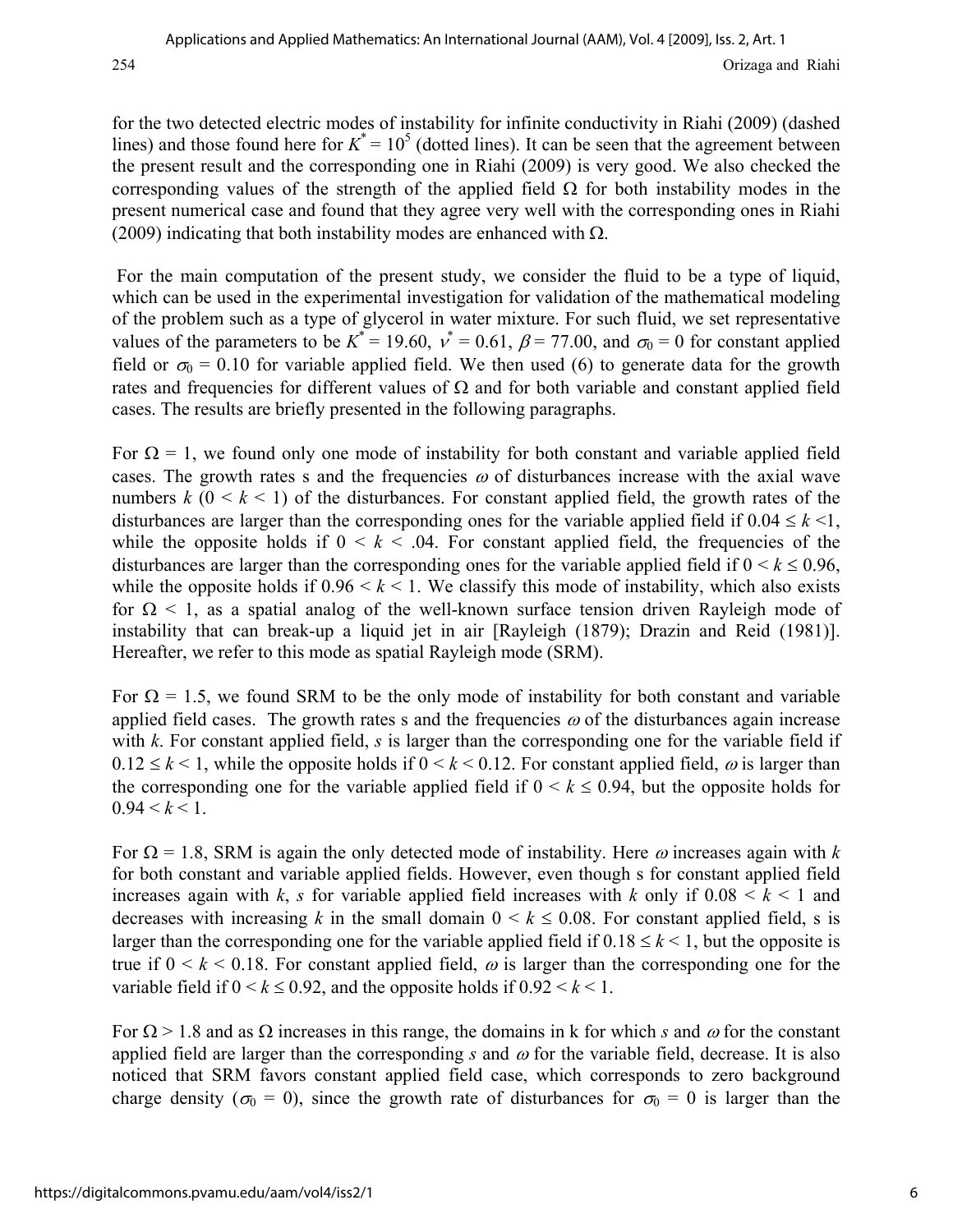AAM: Intern. J., Vol. 4, Issue 2 (December 2009) [Previously, Vol. 4, No. 2] 255

corresponding one for  $\sigma_0 \neq 0$  over most of range of values for *k*. In addition, SRM favors relatively larger values of *k*, where *s* for zero background charge density is larger than the corresponding one for non-zero background charge density.

For  $\Omega = 2$ , we still found that SRM is the only detected instability mode. Here  $\omega$  increases again with *k* for both constant and variable fields. The growth rate also increases with *k* for constant applied field. However, for variable field, s increases with  $k$  in the range  $0.32 \leq k \leq 1$  and decreases with increasing *k* in the range  $0 \le k \le 0.32$ . For constant field, *s* is larger than the corresponding one for the variable field in the range  $0.28 \le k \le 1$ , but the opposite is true in the range  $0 \le k \le 0.28$ . The frequency in the constant field case is larger than the corresponding one for the variable field if *k* is in the range  $0 \le k \le 0.92$ , while the opposite holds if *k* is in the range  $0.92 \leq k \leq 1$ .

For  $\Omega$  = 2.375, we found that for  $\sigma_0$  = 0.1, in addition to SRM, which now exists for relatively larger values of *k* in the range  $0.45 \le k \le 0.95$ , we detected also a new mode, which is favored for relatively small values of  $k$  in the range  $0 \le k \le 0.45$ . Hereafter, we refer to this new mode of instability as spatial electric mode (SEM) since it turns that such mode is intensified with increasing the strength of the applied field. However, for zero background charge density, SRM is still the only instability mode for  $0.05 \le k \le 0.95$ . The growth rate of SRM for zero background charge density is found to be notably smaller than that for SEM, which exists for non-zero background charge density and in the domain  $0 \le k \le 0.45$ , while s for SRM of  $\sigma_0 = 0$  is higher than the corresponding one for SRM of  $\sigma_0 \neq 0$  if *k* is in the range  $0.45 \leq k \leq 0.95$ .

For  $\Omega = 3$ , both modes SRM and SEM exist for either  $\sigma_0 = 0$  or  $\sigma_0 \neq 0$ . Typical results for s versus *k* and  $\omega$  versus *k* for  $\Omega = 3$  and for both  $\sigma_0 = 0$  (solid line) and  $\sigma_0 = 0.1$  (dashed line) are presented in Figures 2 and 3, respectively. It can be seen from the Figure 2 that for SEM, the growth rate for the variable applied field is larger than the corresponding one for the constant field. Detailed examination of the generated data for this figure indicates that for SEM and SRM, *s* for the variable field is larger than that for the constant field case if *k* lies in the ranges  $0 \le k \le$ 0.84 and  $0.98 \le k \le 1$ , respectively. However, for SRM, *s* for the constant field case is larger than that for the variable field case if *k* is in the range  $0.86 \le k \le 0.96$ . In addition, for SEM and the case of non-zero background charge density, *s* decreases with increasing *k* for  $0 \le k \le 0.08$  and increases with *k* for  $0.08 \le k \le 0.84$ , while for SRM, *s* increases with *k* in the range  $0.86 \le k \le 1$ .

In the case of zero background charge density, for SEM, *s* decreases with increasing *k* in the small range  $0 \le k \le 0.06$  and increases with *k* in the range  $0.06 \le k \le 0.62$ , while for SRM, *s* increases with *k* in the range  $0.64 \leq k \leq 1$ . It can be seen from the figure 3 that for SEM, the frequency for the non-zero background charge density is larger than that for the zero background charge density. In addition, for both SEM and SRM and for either constant or variable applied field, the frequency increases with *k*. Detailed examination of the generated data for this figure indicate that the frequency for constant field is smaller than that for the variable field case if *k* lies in the range  $0 \le k \le 0.64$  or in the range  $0.86 \le k \le 1$ , while the opposite holds if k is in the range  $0.66 \le k \le 0.86$ .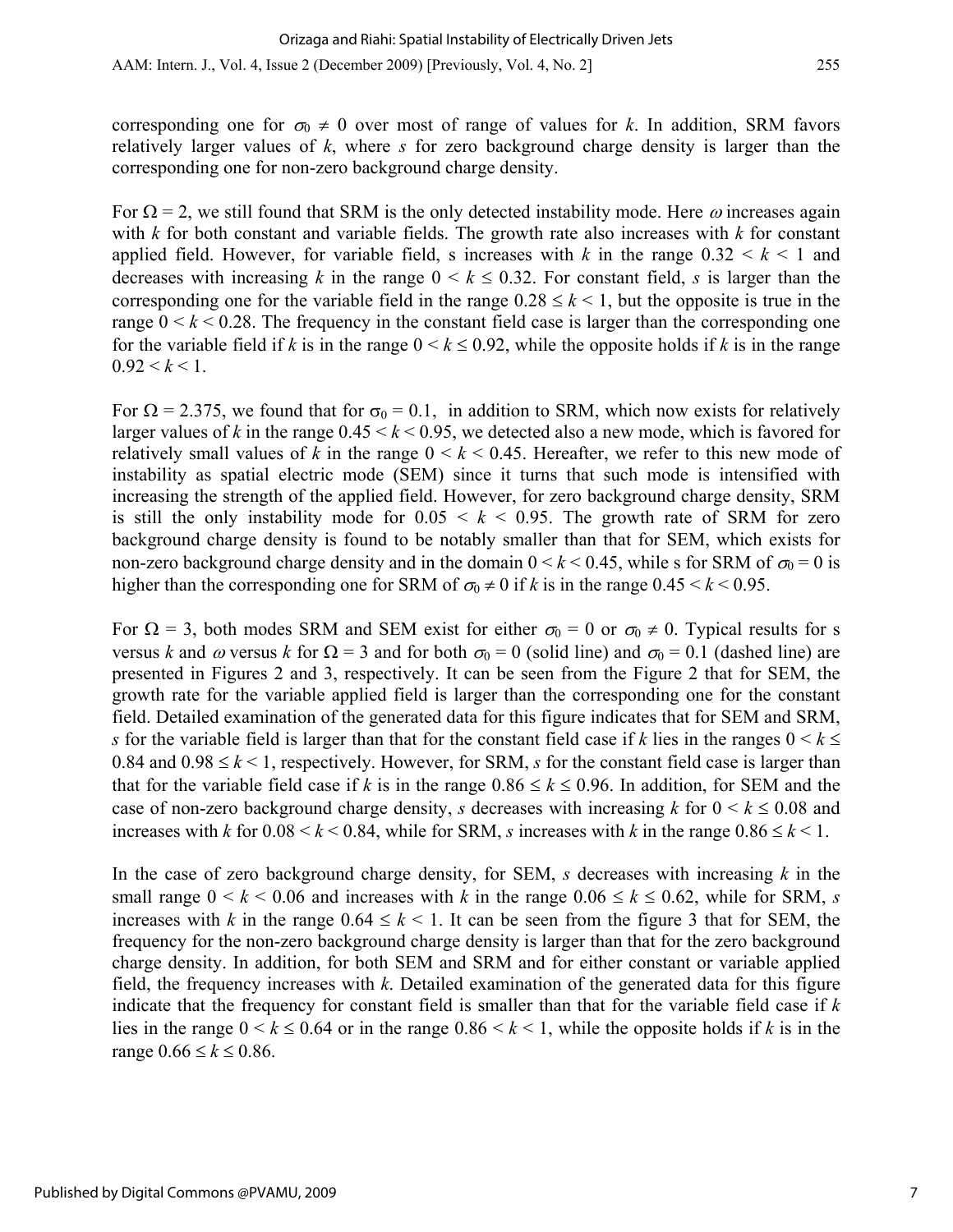For  $\Omega$  = 3.3, both SRM and SEM still exist. Detailed examination of the generated data for this case indicate that for variable applied field s increases with *k* for *k* in the ranges  $0.06 \le k \le 0.74$ (SEM) and  $0.84 \le k \le 0.90$  (SRM) and decreases with increasing *k* in either  $0 \le k \le 0.06$  (SEM) or  $0.76 \le k \le 0.84$  (SRM). For constant applied field, *s* increases with *k* in either  $0 \le k \le 0.04$ (SEM) or  $0.04 \le k \le 0.70$  (SEM) or  $0.76 \le k \le 0.90$  (SRM). It is seen that the domain for SEM increases, while domain for SRM shrinks considerably. The growth rate for constant applied field is larger than that for variable field if *k* lies in either  $0.76 \le k \le 0.82$  or  $0.94 \le k \le 0.96$ , while the opposite holds if *k* lies in  $0 \le k \le 0.76$  or  $0.82 \le k \le 0.94$  or  $0.96 \le k \le 1$ . For variable field,  $\omega$  increases with *k* for either  $0 \le k \le 0.74$  or  $0.84 \le k \le 0.94$ , while for constant field,  $\omega$ increases with k for  $0 \le k \le 0.70$  or  $0.78 \le k \le 0.90$  or  $0.92 \le k \le 0.96$ . The frequency for the case of constant field is larger than the corresponding one for the case of variable field if *k* is in the range  $0.80 \le k \le 0.82$  or  $k = 0.96$ , while the opposite holds if  $0 \le k \le 0.78$  or  $0.84 \le k \le 0.94$ .

For  $\Omega$  = 3.7, only SEM exists. For the case of variable applied field, *s* increases with *k* for 0.06 <  $k \leq 0.94$  and decreases with increasing *k* in  $0 \leq k \leq 0.06$ , while for the case of constant field, *s* increases with *k* in  $0.04 \le k \le 1$  and decreases with increasing *k* in  $0 \le k \le 0.04$ . The growth rate *s* for the case of variable applied field is larger than the corresponding one for the case of constant field if  $0 \le k \le 0.96$ , and the opposite holds for  $0.96 \le k \le 1$ . The frequency for the case of variable field is larger than the corresponding one for the case of constant field if  $0 \le k \le 0.90$ , while the opposite holds for  $0.90 \le k \le 1$ . For the case of variable field,  $\omega$  increases with k in  $0 \le k \le 1$ .  $k \le 0.94$  and decreases with increasing *k* in  $0.94 \le k \le 1$ . For the case of constant field, the frequency increases with k in  $0 < k < 1$ .

For  $\Omega > 3.7$ , SEM remains the only instability mode that the present spatial model predicts. Some typical results for s and  $\omega$  versus k are shown in Figures 4 and 5, respectively, for variable applied field ( $\sigma_0 = 0.1$ ) and for three values  $\Omega = 1$ , 3 and 4. It can be seen from the figure 4 that the growth rate for SEM, increases with  $\Omega$ , while the growth rate for SRM decreases with increasing  $\Omega$ . In addition, for a given k, the growth rate for SEM is larger than that for SRM. We found that such results hold in general. It can be seen from the figure 5 that the frequency for SEM increases with  $\Omega$ , while the frequency for SRM decreases with increasing  $\Omega$ .

Figure 6 presents variations of the perturbation quantities versus axial variable for the spatial electric mode and for  $\sigma_0 = 0.1$ ,  $\Omega = 4$ ,  $\omega = 0.1603$ ,  $t = 1$ ,  $k = 0.2$  and  $s = 1.3921$ . Due to the linear instability of the problem, we set  $h' = 0.1$  and determined the other perturbation constants *v*<sup>'</sup>,  $\sigma$ <sup>'</sup> and *E*' using the procedure described in the previous section. The real parts of the perturbation quantities are used to collect the perturbation data for the instability mode for different values of *z*. It can be seen from this figure that most of the perturbation quantities begin to grow spatially after their generation at  $z = 0$  and their spatial growth is seen mainly exponential type growth for values of *z* beyond  $z = 5$  or so.

For  $z > 7.5$ , the amplitudes of the perturbations like  $v_1$  and  $h_1$  are sufficiently large that the present linear theory ceases to be valid. Figure 7 presents similar types of variations but for  $\sigma_0$  =  $0, s = 1.2596$  and  $\omega = 0.1381$ . Again it can be seen that, for example, for  $z > 6.5$ , the amplitude of  $v_1$  and  $h_1$  are sufficiently large that the linear theory ceases to be valid. Comparing the results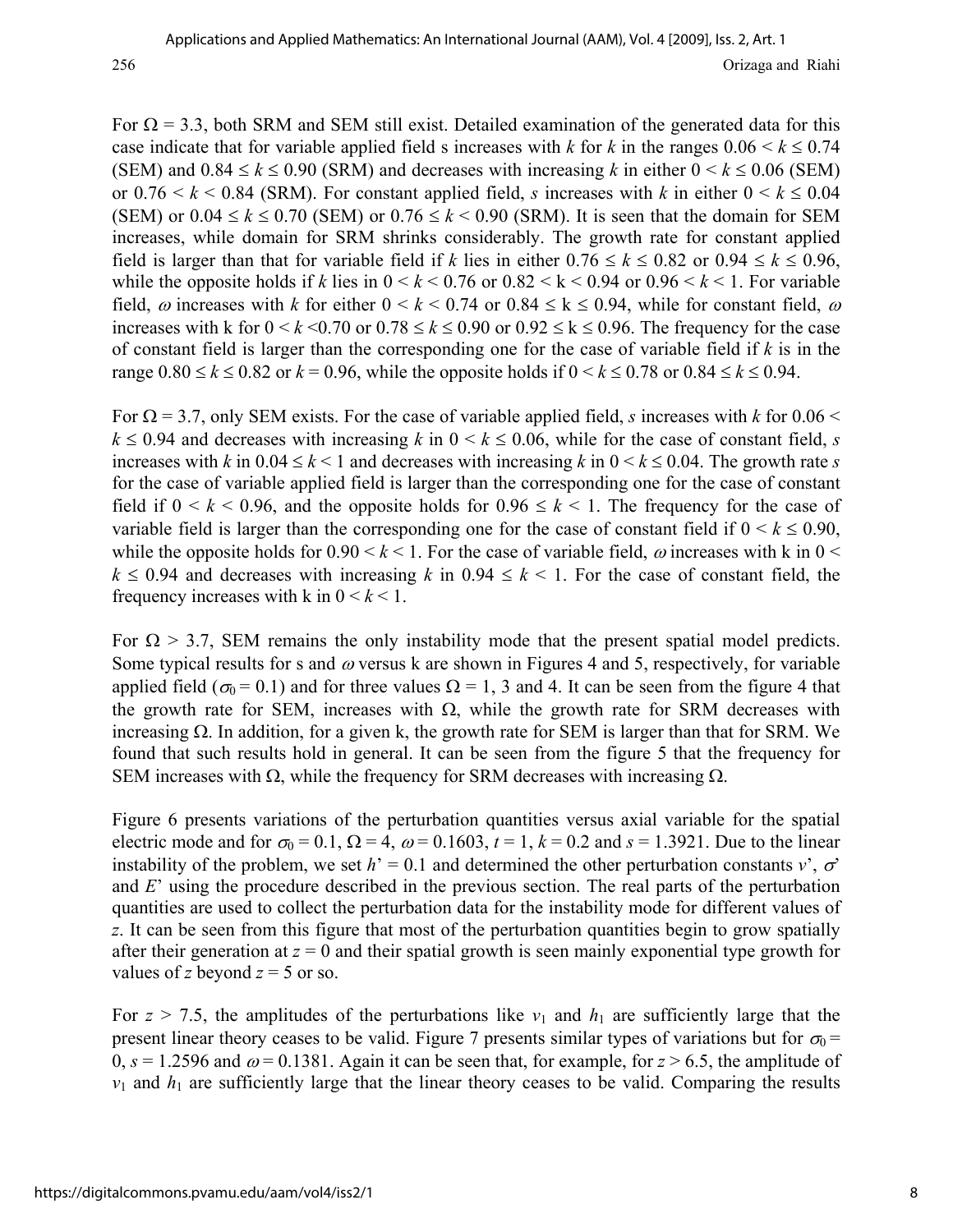shown in the figures 6-7, it can be concluded that spatial instability is more enhanced in the case of variable applied field.

## **4. Concluding remarks**

Mathematical modeling and numerical investigation of linear spatial instabilities of electrohydrodynamic system for electrically forced slender viscous and finite conducting jet flows with externally imposed either constant or variable applied field were carried out. We were able to uncover two new instability modes one of which is enhanced with increasing the strength of the applied field, while the other one decays with increasing the strength of the applied field. In addition, it was found that the spatial instability modes are more effective in the case of variable applied field. However, the numerical results for the limiting case of very large conductivity (*K*\*  $\geq 10^5$ ) for  $\sigma_0 = 0.1$  that was compared well with the corresponding results for perfect conductivity case [Riahi (2009)], indicated the important role that the background surface charge density plays in the perfect conductivity case to suppress the spatial Rayleigh mode which was also noted in Hohman et al. (2001a) in the temporal Rayleigh mode of instability case.

The main results of the present study and predictions of the spatial Rayleigh mode and the spatial electric mode and their similarities on the way they depend on the strength of the applied field with the corresponding ones in the temporal instability counterpart [Hohman et al. (2001a)] for realistic and finite conductivity systems, indicate that both cases of the spatial instability on the neutral temporal stability boundary (present work) and the temporal instability on the neutral spatial stability boundary [Hohman et al. (2001a)] are subjected to the same types of instability mechanism. That is, the Rayleigh mode of instability driven by the surface tension is dominant if the externally imposed electric field is sufficiently weak, and the electric mode of instability driven by the electric field is dominant if the externally imposed field is sufficiently strong.

In regard to the relevance of the spatial instability modes for the jet flows, we note that for electrically forced jets, Hohman et al. (2001b) and Shin, et al. (2001) observed experimentally axisymmetric excitations and thickening blobs along the axial direction, and instabilities grew as they move downstream. These observations indicate presence of spatially growing disturbances in the jet flow. Although spatial instability modes can exist and operate even in the absence of the temporal instability modes as demonstrated in the present study, both temporal and spatial instabilities may operate independent of one another in the experimental and application cases.

As we referred earlier in the introduction section to the very recent analytical investigation by Riahi (2009), that work was for the restricted idealistic cases of zero or infinite electrical conductivity cases for electrically driven jet lows. Riahi (2009) considered spatial instability of such jet flows with variable applied field and under further restrictions on the frequency of the allowed disturbances. He found two spatial instability modes both of which were enhanced with increasing the strength of the externally imposed applied field. But, these two modes did not exist for disturbances with sufficiently small values of the axial wave number. However, in the present realistic case of viscous jet flows with finite electrical conductivity, we applied both modeling and numerical method for externally imposed variable or constant applied field to determine the growth rates of much wider class of disturbances, which were found to exist in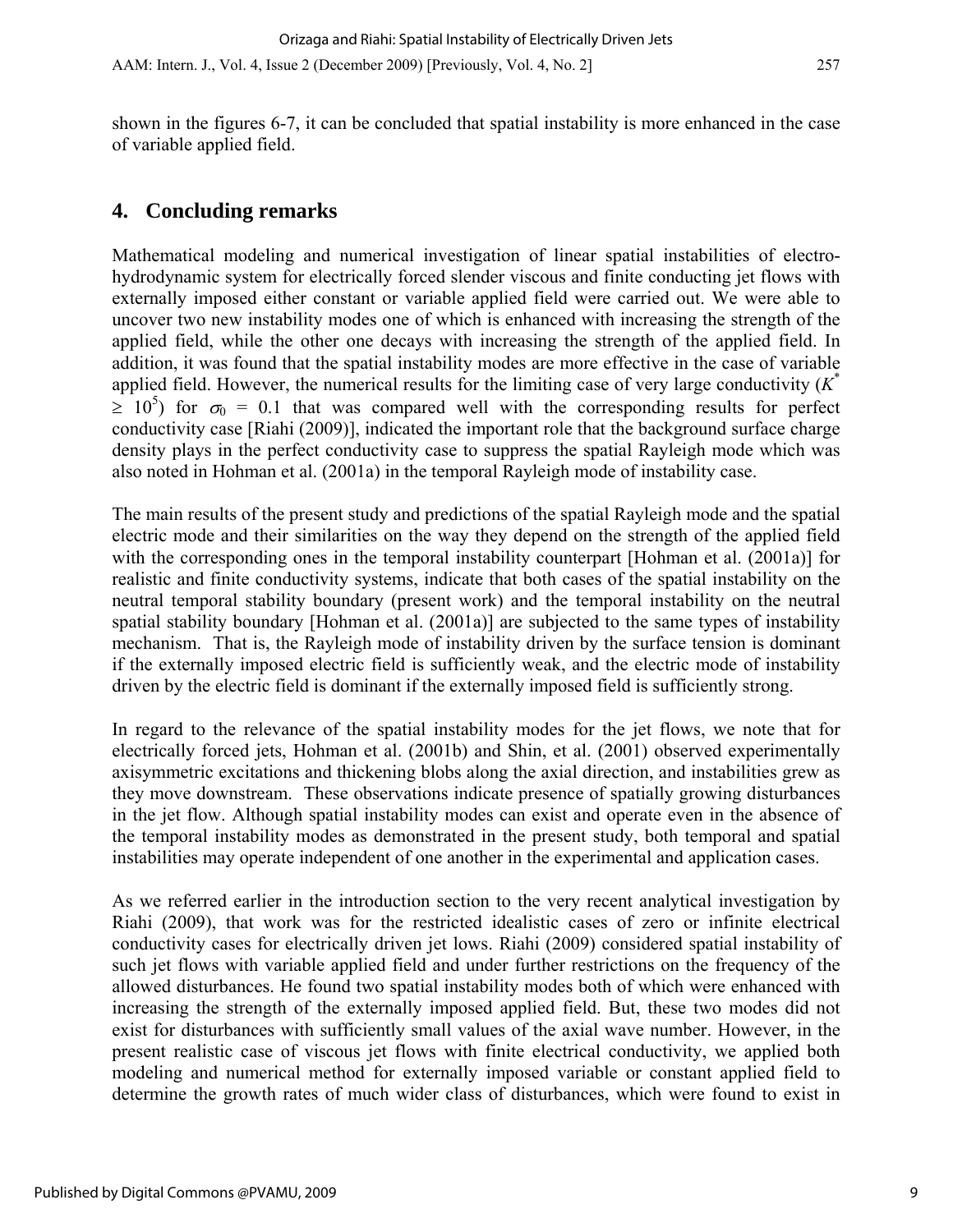wider range of values of the axial wave number. In addition, the present results indicated that although one of the spatial mode of instability was enhanced with increasing the strength of the applied field, the other instability mode, which is classified as a spatial and electric analog of the well-known Rayleigh mode of temporal instability [Drazin and Reid (1981)], in fact decays with increasing the strength of the applied field.

Further extensions of the present study that are planned by the present authors to be investigated in future, are the cases of combined temporal and spatial instability case and spatial instabilities due to the non-axisymmetric disturbances. As is evident from the well known experiments by Taylor (1969) that the electrically forced jets can be non-axisymmetric and whip for sufficiently large values of the strength of the electric field, we can expect that spatial instabilities due to the non-axisymmetric disturbances can dominate over the axisymmetric ones if  $\Omega$  is sufficiently large.

#### *Acknowledgements*

The authors would like to thank the referees for useful comments and suggestions that improved the quality of the paper. This research was supported by a 2008-2009 research grant from UTPA-FRC.

## **REFERENCES**

- Anderson, D. A., Tannehill, J. C. and Pletcher, R.H. (1984). Computational Fluid Mechanics and Heat Transfer, Hemisphere Publishing Corporation, New York, N.Y.
- Baily, A. G. (1988). Electro-Static Spraying of Liquid, Wiley, New York, N.Y.
- Drazin, P. G. and Reid, W.H. (1981). Hydrodynamic Stability, Cambridge University Press, UK.
- Fridrikh, S. V., Yu, J. H., Brenner, M. P. and Rutledge, G.C. (2003).Controlling the fiber diameter during electrospinning, Phys. Rev. Lett., **90**, 144502.
- Healey, J. J. (2008). Inviscid axisymmetric absolute instability of swirling jets, J. Fluid Mech., 613, 1-33.
- Hohman, M. M., Shin, M., Rutledge, G. and Brenner, M.P. (2001a). Electrospinning and electrically forced jets. I. Stability theory, Physics of Fluids, 13(8), 2201-2220.
- Hohman, M. M., Shin, M., Rutledge, G. and Brenner, M.P. (2001b). Electrospinning and electrically forced jets. II. Applications, Physics of Fluids, 13(8), 2221-2236.
- Li, D. and Xia, Y. (2004). Direct fabrication of composite and ceramic hollow nanofibers by electrospinning, Nano. Lett., **4**, 933-938.
- Lie, K. H. and Riahi, D.H. (1988). Numerical solution of the Orr-Sommerfeld equation for mixing layers, Int. J. Eng. Sci., 26, 163-174.
- Melcher, J. R. and Taylor, G.I. (1969). Electro-hydrodynamics: A review of the interfacial shear stresses, Annu. Rev. Fluid Mech., 1, 111-146.
- Michalke, A. (1965). On spatially growing disturbances in an inviscid shear layer, J. Fluid Mech., 23, 521-544.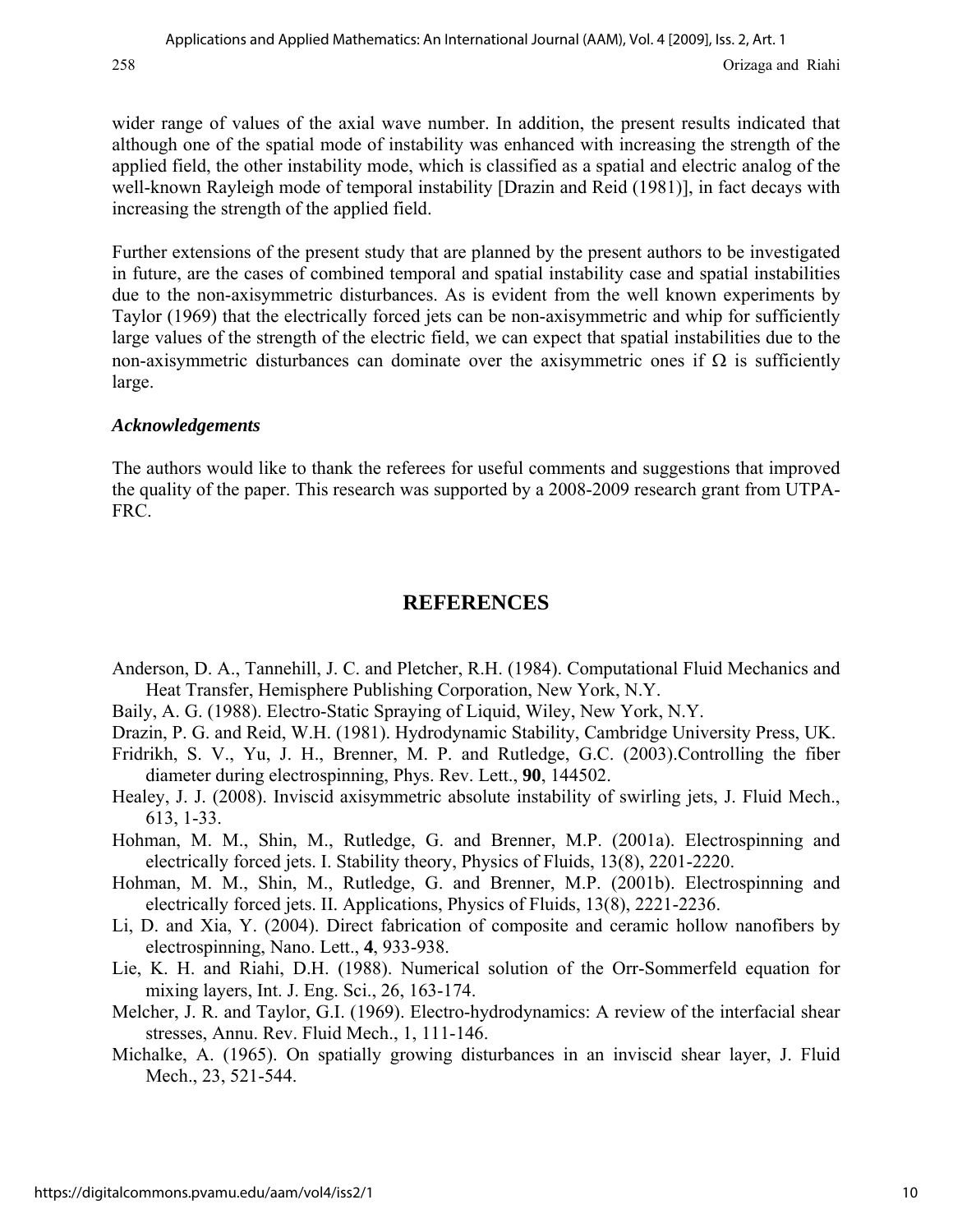- Monkewitz, P. A. and Huerre, P. (1982). Influence of the velocity ratio on the spatial instability of mixing layers, Phys. Fluids, 25(7), 1137-1143.
- Rayleigh, L. (1879). On the instability of jets, Proc. London Math. Soc., 10, 4-13.
- Reneker, D. H., Yarin, A. L. and Fong, H. (2000). Bending instability of electrically charged liquid jets of polymer solutions in electrospinning, J. Appl. Phys., 87, 4531-4547.
- Riahi, D. N. (2009). On spatial instability of electrically forced axisymmetric jets with variable applied field, Appl. Math. Modeling, 33, 3546-3552.
- Shin, Y. M., Hohman, M. M., Brenner, M. P. and Rutledge, G.C. (2001). Experimental characterization of electrospinning: the electrically forced jet and instabilities, Polymer, 42(25), 9955-9967.
- Shkadov, V. Y. and Shutov, A.A. (2001). Disintegration of a charged viscous jet in a high electric field, Fluid Dyn. Res., 28, 23-39.

Soderberg, D. L. (2003). Absolute and convective instability of a relaxational plane liquid

jet, J. Fluid Mech., 439, 89-119.

- Sun, Z., Zussman, E., Yarin, A. L., Wendorff, J. H. and Greiner, A. (2003). Compound coreshell polymer nanofibers by co-electrospinning, Advanced Materials 15, 1929-1932.
- Tam, C. K. W. and Thies, A.T. (1993). Instability of rectangular jets, J. Fluid Mech., 248, 425- 448
- Taylor, G. I. (1969). Electrically driven jets, Proc. Royal Soc. A, 313, 453-475.
- Yu, J. H., Fridrikh, S. V. and Rutledge, G.C. (2004). Production of sub-micrometer diameter fibers by two-fluid electrospinning, Advanced Materials 16, 1562-1566



Figure 1. A comparison of the numerically computed results for the growth rate *S* versus the wave number *k* for very large conductivity  $K^*=10^5$  (dotted lines) and the asymptotic results due to Riahi (2009) for  $K^*=\infty$ (dashed lines). The values of the other parameters in this comparison are  $v = 0.333$ ,  $\beta = 77.0$  and  $\sigma_0 = 0.1$ .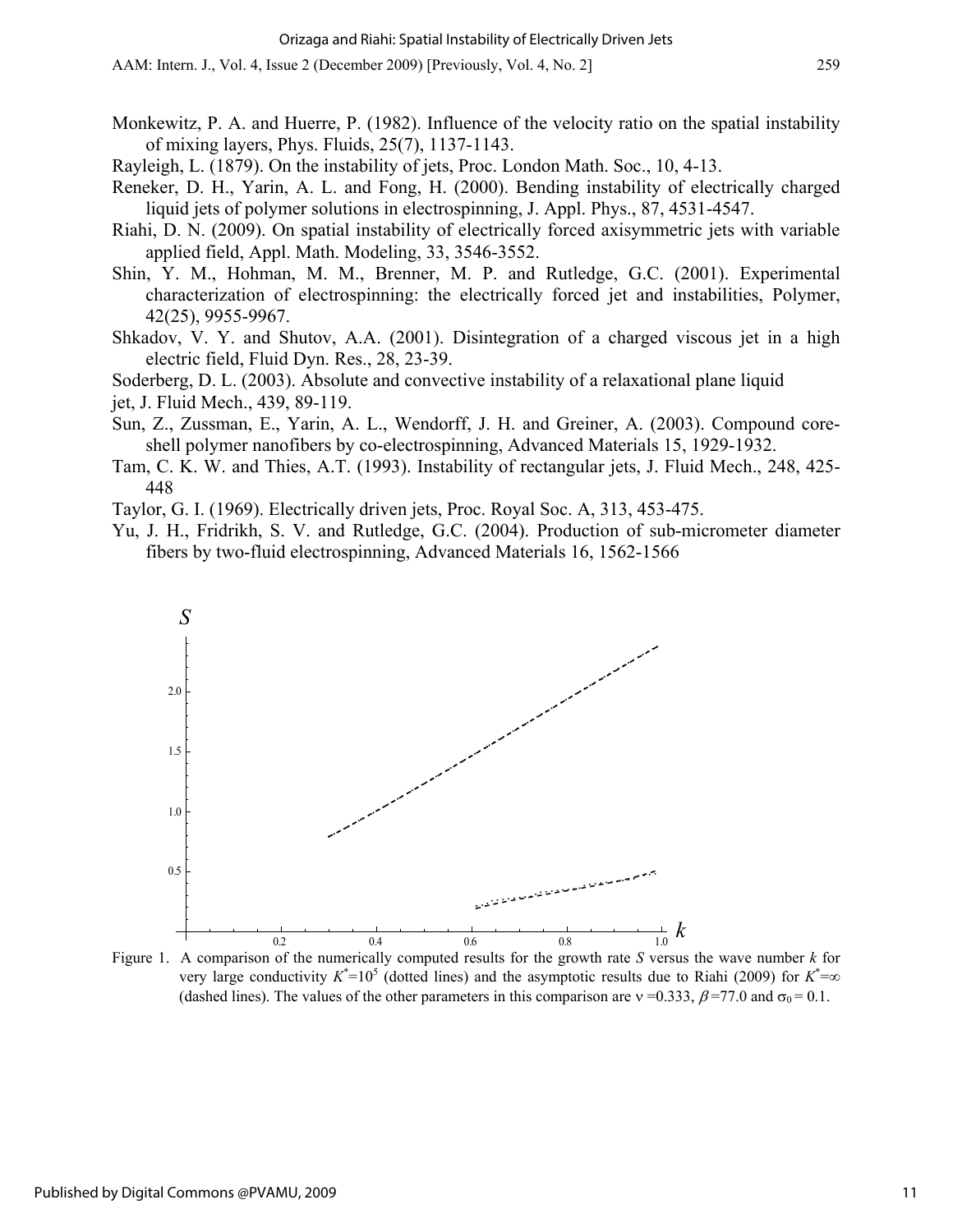$\overline{\mathbf{5}}$ 

 $0\,\delta$ 

 $12\,$ 

 $1.0\,$ 

 $_{0.8}$ 

 $0.6$ 

 $0.4$ 

 $\bf 0.2$ 

 $0.2$ 

 $0.4$ 



 $_{0.8}$ 

variable applied field (dashed lines,  $\sigma_0 = 0.1$ ). Here,  $K^* = 19.60$ ,  $v^* = 0.61$ ,  $\beta = 77.0$  and  $\Omega = 3.0$ .



Figure 3. The same as in the figure 2 but for the frequency  $\omega$  versus  $k$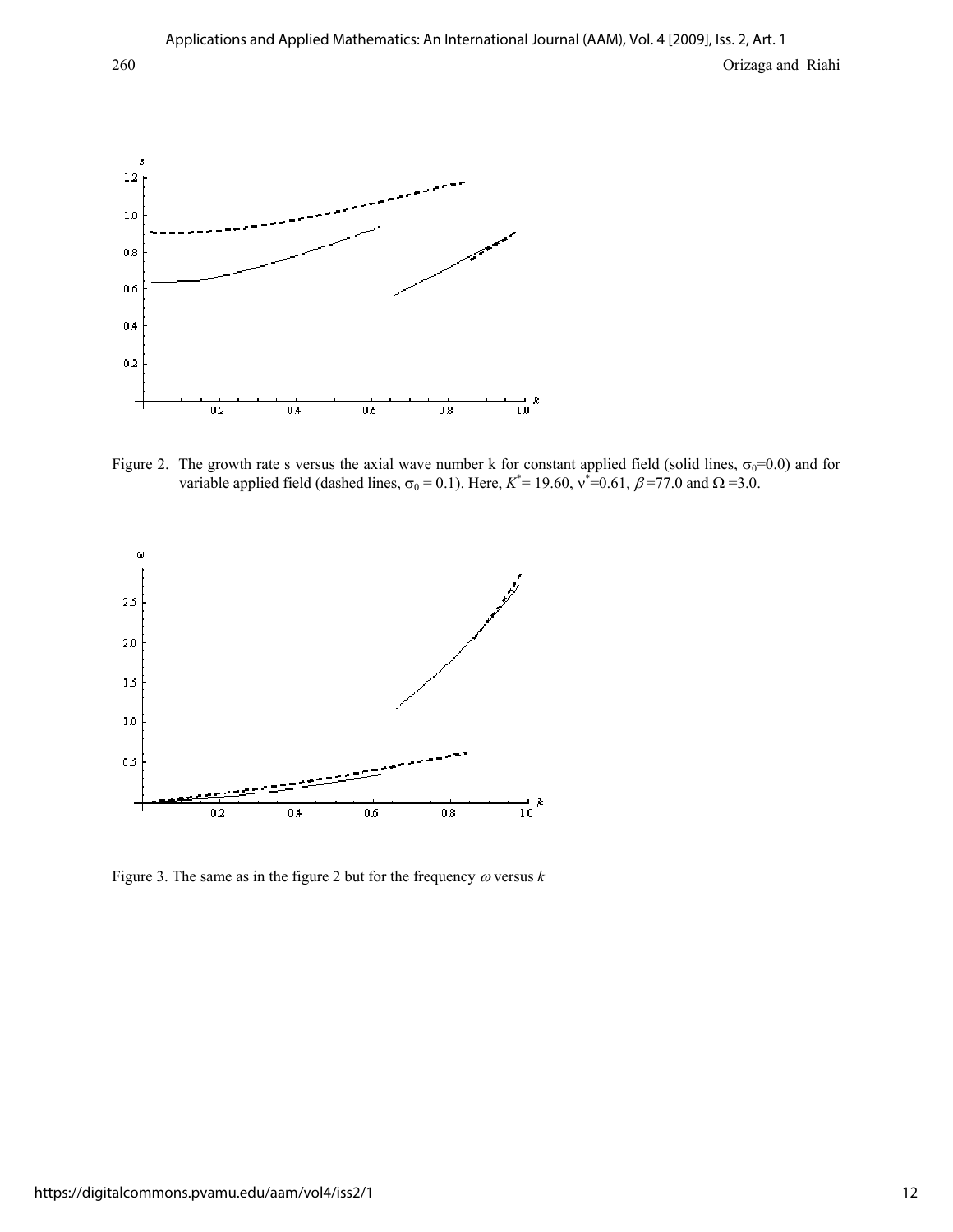

Figure 4. The growth rate s versus the axial wave number *k* for variable applied field for three values of  $\Omega = 1$  (thin solid line), 3 (dashed line) and 4 (thick solid line).



Figure 5. The same as in the figure 3 but for the frequency  $\omega$  versus  $k$